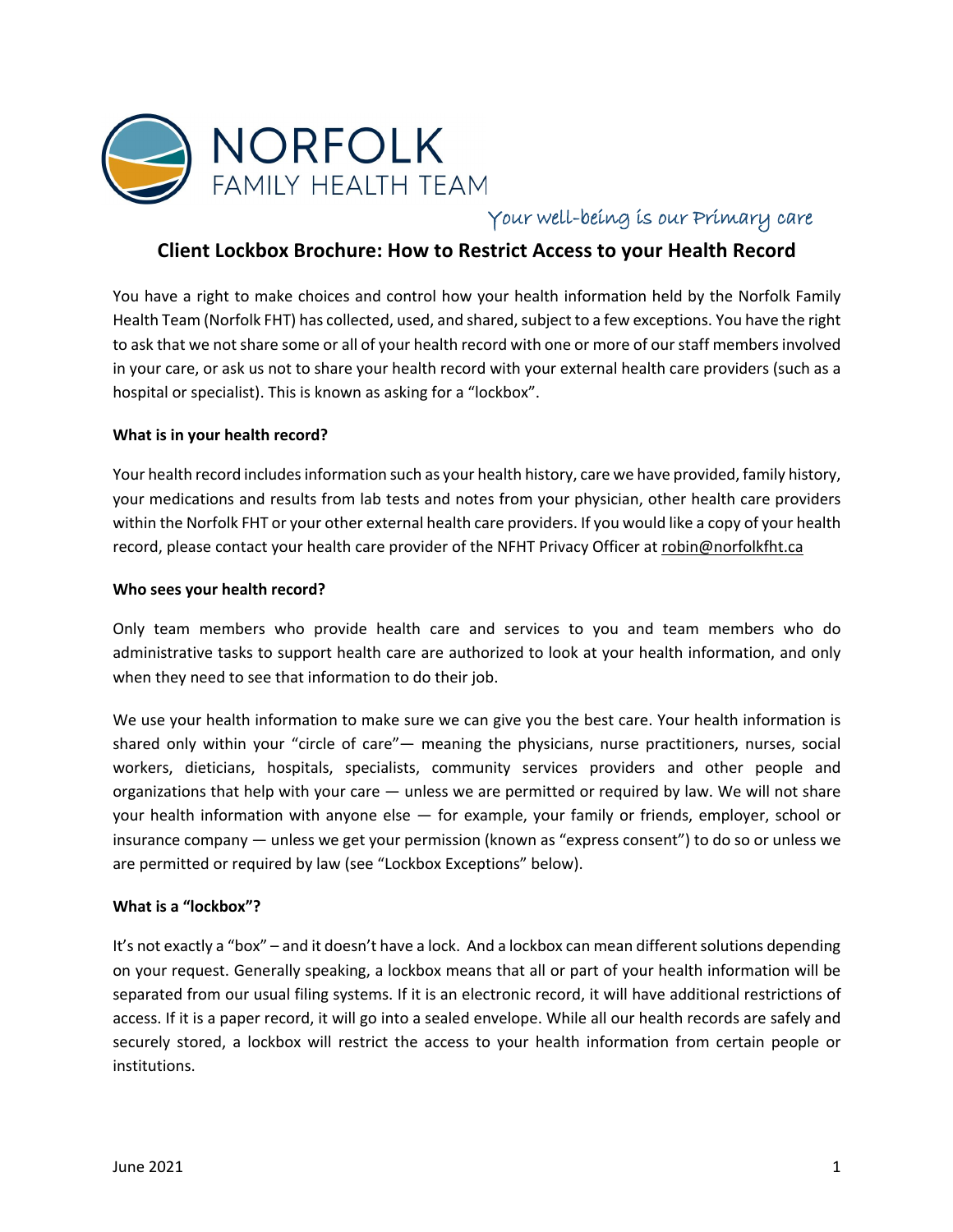### **Are there risks to having a lockbox?**

There are some risks to putting your health information in a lockbox that you should consider before making your decision:

- Your health care providers may not have the information they need to give you the best possible care in a timely manner.
- Your health care providers may not have enough information to safely provide you with services and so may not be able to offer you care.
- It may be harder for your health care providers to share your information in an emergency.
- There may be errors in assessments, treatment or medications if the people providing care do not have enough information or do not have the right information about you.
- You may have to undergo duplicate tests, procedures and health history questions if existing information is unavailable.
- You may not benefit from the wide range of services we can offer you.
- There may be other risks specific to you and your request, which we will discuss with you.

You can ask us questions about the specific risks that could come up depending on your choices.

### **Lockbox Exceptions**

Under the law, there are times when we are allowed to or must collect, use, or share personal information about you — without your permission — even if your information is otherwise "locked".

If your information is already in a lockbox, the "lock" may be broken and your information may be used or disclosed as permitted or required by law. We have provided some examples, but there may be other situations where the use or disclosure of your information is permitted or required by law. We may use or share your health information without your permission in order to, for example:

- Report a child in need of protection to the Children's Aid Society
- Make reports to the Ministry of Transportation or Public Health or other mandatory reports
- Protect you or someone else if we believe there is a significant risk of serious harm
- Obtain or process payments
- Plan our services
- Engage in quality improvement exercises
- Dispose of information
- Comply with a court order
- Defend ourselves in litigation
- Engage in research (as long as we have research ethics board approval)
- Teach our staff to provide health care